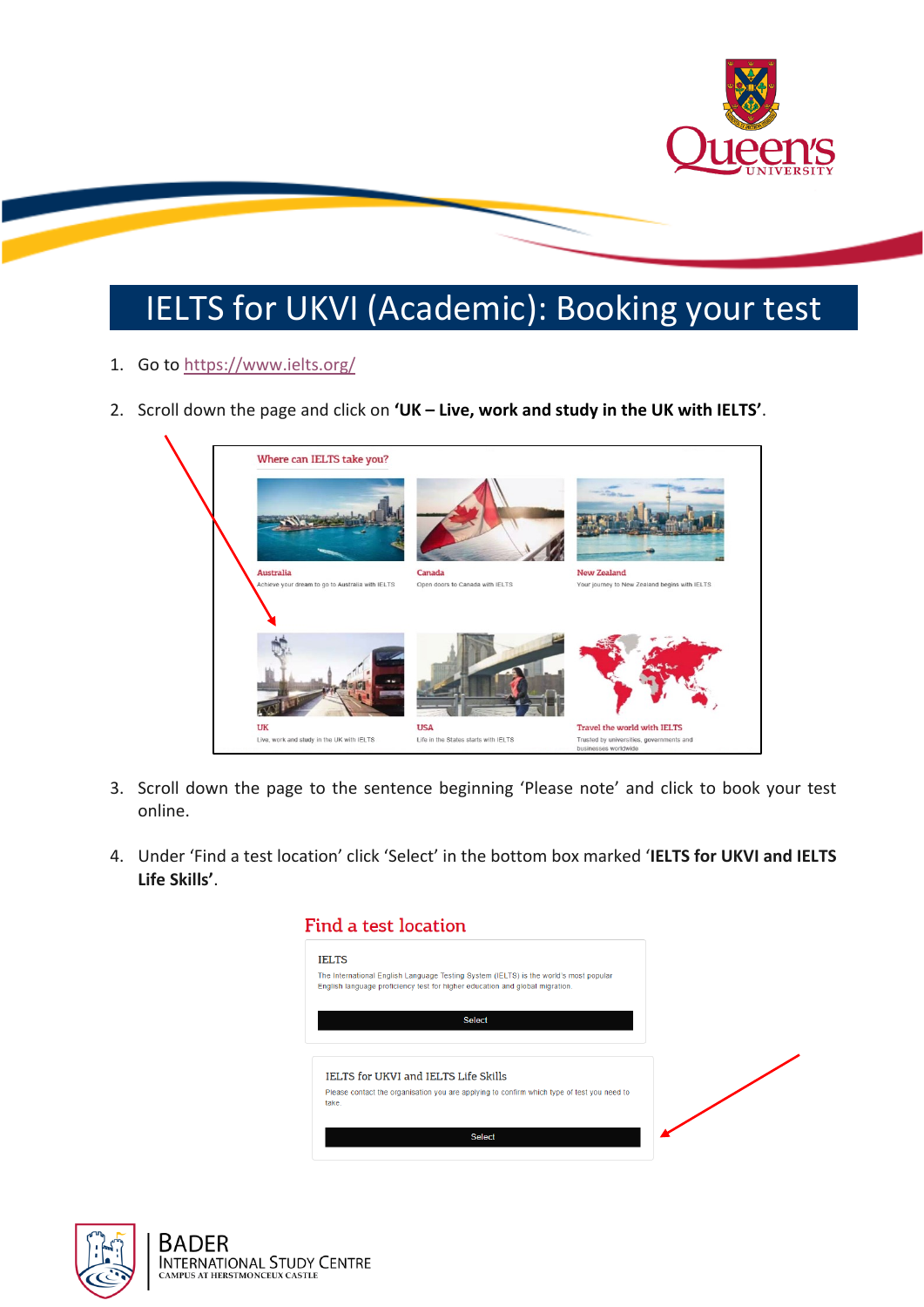- 5. Scroll to the bottom of the page and from the drop-down box, select a country/territory in which to take your test.
- 6. Click 'Find a test location'.
- 7. Click the black bar 'Book now' beside your preferred centre. It will also show contact details for that centre, along with the cost of the test. (You can refine your results by selecting a City or State for your test centre.)
- 8. Click 'Register for a paper-based test'. Some centres may offer a computer-based test. If this is available you can select that option.
- 9. Under the heading 'Register your IELTS test for UKVI' select from the drop-down boxes(some information will have been pre-selected for you):
	- o the country
	- o select a location, e.g. Ottawa, Beijing
	- o select test type 'IELTS for UKVI (Academic)'
	- $\circ$  if required, select from the disability requirements offered
	- o under 'Please select your preferred venue' you may have a choice, or there may be just one venue offered. Click on the name of the venue; contact details will appear and a calendar to allow you to select a day for your test. Available dates will be in a grey square. Click on an available date. Click 'Continue' **Note: if there are no suitable dates available at your chosen centre, you will have to select an alternative centre which could be in a different part of the country.**
	- $\circ$  To continue booking your test you need to register an account. Click on the green bar 'Create new user'.
- 10. A screen similar to this will appear: note you have 30 minutes to complete your booking.

| Select Test Date      | Candidate Details                                                                                                               | Application Details                                                                                                                | Recognising Organisations | Booking Summary |
|-----------------------|---------------------------------------------------------------------------------------------------------------------------------|------------------------------------------------------------------------------------------------------------------------------------|---------------------------|-----------------|
|                       |                                                                                                                                 | 0 days: 0 hrs: 7 mins Time left to complete booking<br>After this period your booking will expire and the seat released for others |                           |                 |
| Your Test Details:    |                                                                                                                                 |                                                                                                                                    |                           |                 |
| <b>Test Date:</b>     | 22 Jun 2019                                                                                                                     |                                                                                                                                    |                           |                 |
| <b>Test Location:</b> | Nobel Academy (5635 Yonge St, Units 210 and 211) - IDP                                                                          |                                                                                                                                    |                           |                 |
| Education             |                                                                                                                                 |                                                                                                                                    |                           |                 |
| Test Type:            | IELTS for UKVI (Academic)                                                                                                       |                                                                                                                                    |                           |                 |
| <b>Test Format:</b>   | paper-delivered                                                                                                                 |                                                                                                                                    |                           |                 |
|                       |                                                                                                                                 |                                                                                                                                    |                           |                 |
| Candidate details     |                                                                                                                                 |                                                                                                                                    |                           |                 |
|                       |                                                                                                                                 |                                                                                                                                    |                           | * Required      |
| Personal Information  |                                                                                                                                 |                                                                                                                                    |                           |                 |
|                       | You must enter your name as it appears in your passport or ID document. This is how your name will appear on your test results. |                                                                                                                                    |                           |                 |
|                       |                                                                                                                                 |                                                                                                                                    |                           |                 |
|                       |                                                                                                                                 |                                                                                                                                    |                           |                 |

- o Accept the terms and conditions
- o Complete your personal information
- o *'Occupation level'* Select: Student
- o *'Occupation sector'* Select: Education



## **BADER**

**INTERNATIONAL STUDY CENTRE** AMPUS AT HERSTMONCEUX CASTLE